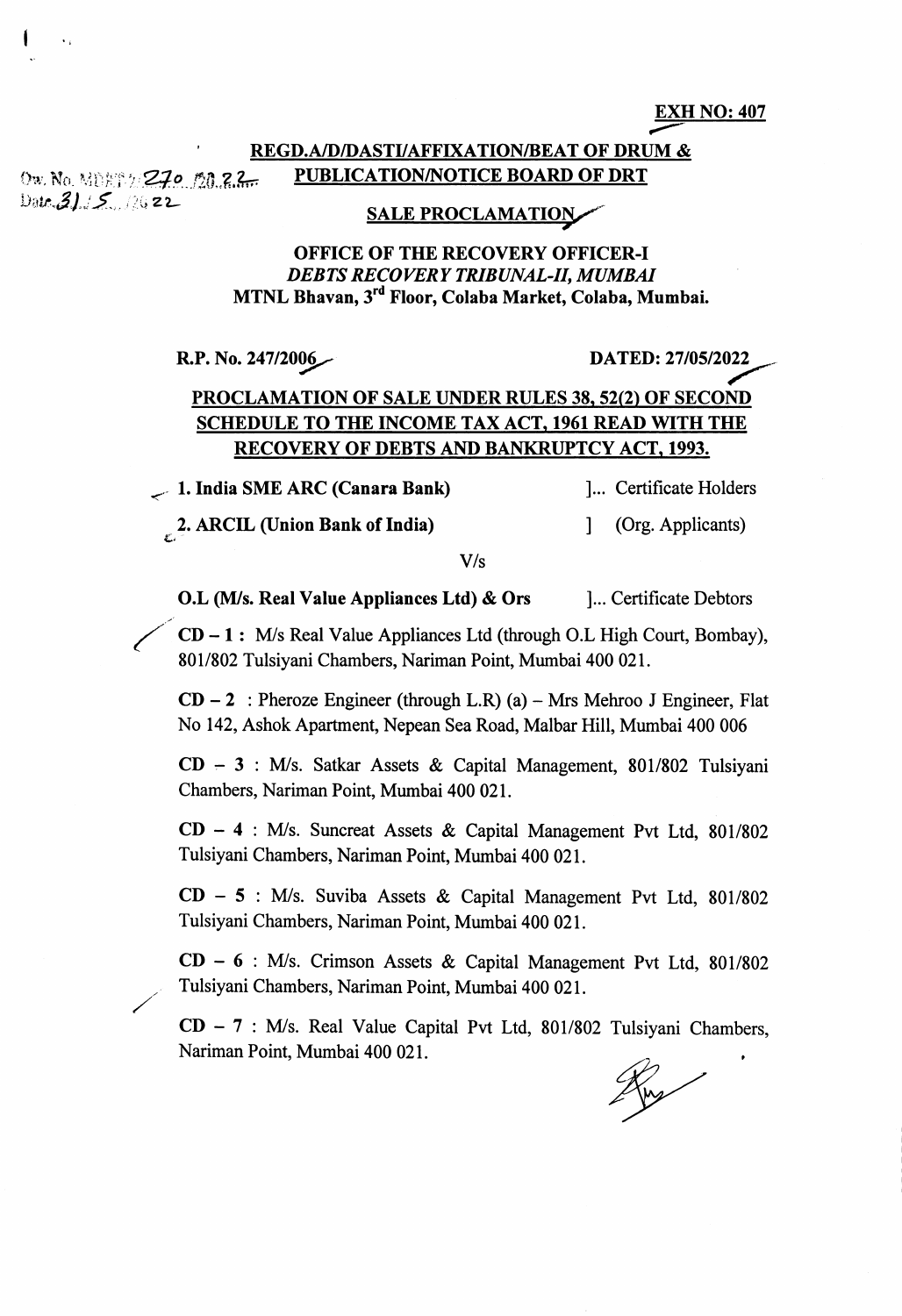$CD - 8$ : M/s. Almoner Assets & Capital Management Pvt Ltd, 801/802 Tulsiyani Chambers, Nariman Point, Mumbai 400 021 .

 $\ddot{\phantom{a}}$ 

Whereas Hon'ble Presiding Officer, Debts Recovery Tribunal No. II Mumbai has drawn up the Recovery Certificate in Original Application No 620/2001 for recovery of  $Rs.33,49,81,694.49$  with interest from the Certificate Debtors and a sum of Rs.104,02,47,854.18 js recoverable together with further interest and charges as per the Recovery Certificate / Decree.

And whereas the undersigned has ordered the sale of property mentioned in the Schedule below in satisfaction of the said certificate.

And whereas a sum of Rs. 33,49,81,694.49 along with pendent-lite and further interest  $@6.$ % p.g. from the date of filing of application till payment and/or realization ffon CDs.

Notice is hereby given that in absence of any order of postponement, the property shall be sold on  $14.07.2922$  between  $02:00$ PM to 03:00 P.M. (with auto extension clause in case of bid in last 5 minutes before closing, if required) by e-auction and bidding shall take place through "On line Electronic Bidding" through the website of M/s. C1 India Pvt Ltd., Plot No. 301, Udyog Vihar, phase-2 ,Gurgaon, Haryana-122015 [Support Help Desk No, +91-124-4302020 I 21 122 123 124, Mobile No -7291981124125126; Contact Person: Mr. Hareesh Gowda - <sup>9594597555</sup>

For further details contact: Mr. Rejeshwar Raghavan Authorised officer having his Mobile No. 8695153740.

The sale will be of the property of the C.D above named as mentioned in the schedule below and the liabilities and claims attaching to the said property, so far as they have been ascertained, are those specified in the schedule against each lot / property.

The property will be put up for the sale in the lots specified in the schedule. If the amount to be realized is satisfied by the sale of a portion of the property, the sale shall be immediately stopped with respect to the remainder. The sale also be stopped if, before any lot is knocked down, the arrears mentioned in the said certificate, interest costs (including cost of the sale) are tendered to the officer conducting the sale or proof is given to his satisfaction that the amount of such certificate, interest and costs have been paid to the undersigned.

Ros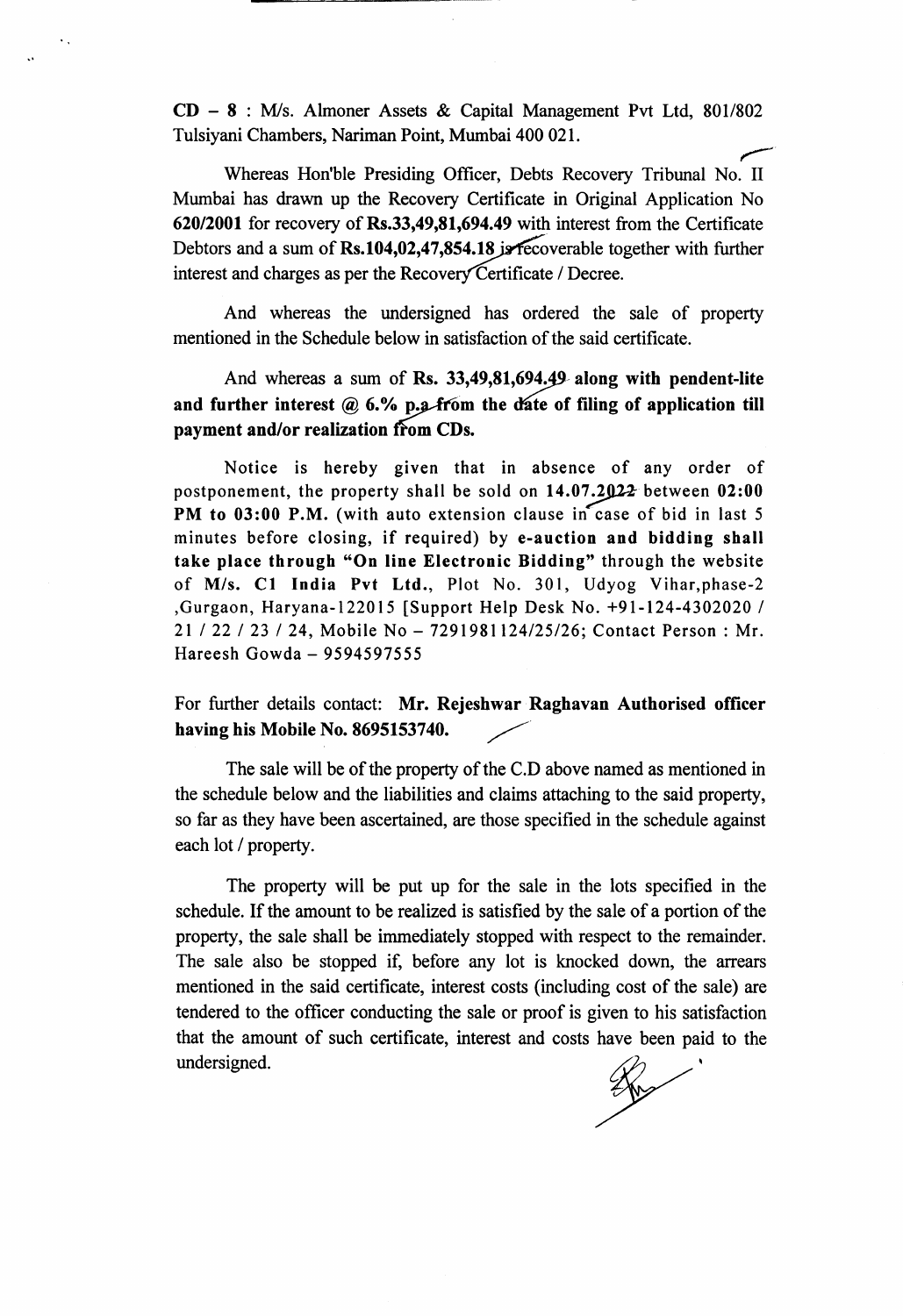No officer or other person, having any duty to perform in connection with sale, either directly or indirectly bid for, acquire or attempt to acquire any interest in the property sold. The sale shall be subject to the conditions prescribed in Second Schedule of the lncome Tax Act, 1961 and the rules made there under and to the further following conditions.

The particulars specified in the annexed schedule have been stated to the best of the information of the undersigned, but the undersigned shall not be answerable for any error, mis-statement or omission in this proclamation.

- I The reserve price below which the property shall not be sold is Rs.58,68,000/- (Rupees Fifty Eight Lakhs Sixty Eight Thousand only)  $\overline{\phantom{a}}$  ( $\overline{\phantom{a}}$  ( $\overline{\phantom{a}}$  )  $\overline{\phantom{a}}$  )  $\overline{\phantom{a}}$  ( $\overline{\phantom{a}}$  )  $\overline{\phantom{a}}$  )  $\overline{\phantom{a}}$  )  $\overline{\phantom{a}}$  )  $\overline{\phantom{a}}$  )  $\overline{\phantom{a}}$  )  $\overline{\phantom{a}}$  )  $\overline{\phantom{a}}$  )  $\overline{\phantom{a}}$  )  $\overline{\phantom{a}}$  )  $\overline{\phantom{$
- The amount by which the bid is to be increased shall be Rs.  $50,000/$ -(Rupees Fifty Thousand only). In the event of any dispute arising as to the amount of bid, or as to the bidder, the lot shall at once be again put up to auction. 2.
- The highest bidder shall be declared to be the purchaser of any lot. It shall be in the discretion of the undersigred to decline/acceptance of the highest bid when the price offered appears so clearly inadequate as to make it inadvisable to do so.  $3<sub>1</sub>$
- The public at large is hereby invited to bid in the said E-Auction. The offers in a sealed envelope along with demand draft / pay order of any Nationalized Bank / Scheduled Bank along with EMD Amount Rs. 5,86,800 L(Rupees Five Lakhs Eighty Six Thousand Eight Hundred only) should be deposited with the undersigned not later than by 4.30 p.m. on 11.07.2022. The demand draft  $/$  pay order should be drawn in favour of the "Recovery Officer, DRT-II, Mumbai in R.P No. 247 of 2006. The above amount/demand draft/pay order shall be refunded to the unsuccessful bidders after due verification  $/$  submission of KYC documents. 4

Attested photocopy of TAN/PAN card, Address Proof, Demand Drafl/ Pay Order shall be uploaded with the online offer. The last date for submission of online offers alongwith EMD and the other informatior/ details is  $11.07.2022$  by 4.30 p.m. The Physical inspection of the properties may be taken between 10.00 a.m. and 5.00 p.m. w.e.f. 07.07.2022 at the property site.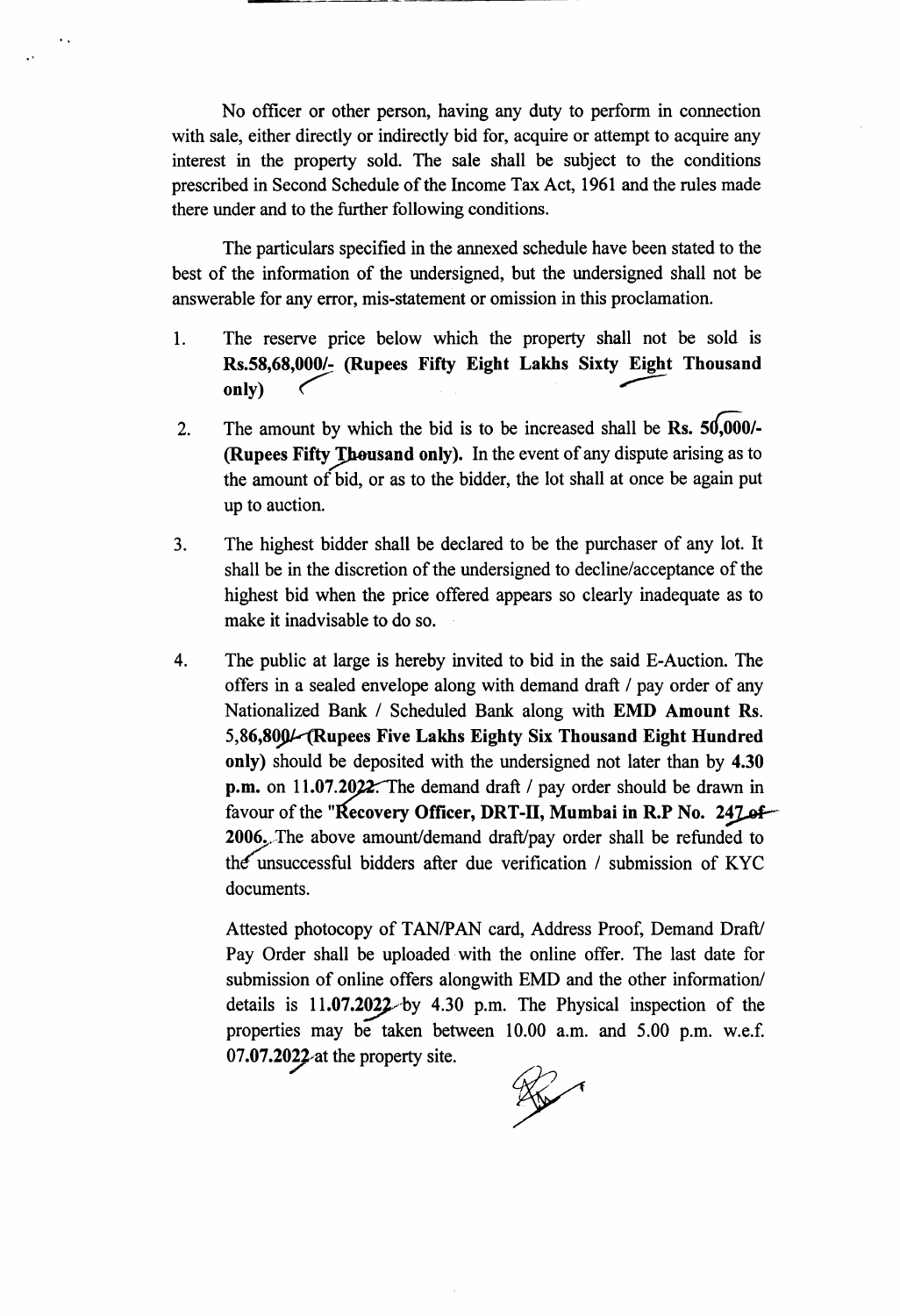- 5. The copy of PAN card, Address proof and identity proof, E-mail ID, Mobile No. and declaration if they are bidding on their own behalf or on behalf of their principals. In the latter case, they shall be required to deposit their authority and in default their bids shall be rejected. In case of the company copy of resolution passed by the board members of the company or any other document confirming representation /attomey of the company and the receipt/counter foil of such deposit should reach to the said service provider or CH Bank by e-mail or otherwise by the said date and hard copy shall be submitted before the Recovery Officer-II, DRT-II, Mumbai on 11.07.2022 upto 4.30 p.m. In case of failure, bid shall not be considered.
- The successful bidder shall have to deposit 25% of his final bid amount after adjustment of EMD by next bank working day i.e. by 4.30 P.M. in the form of demand draft / pay order in favour of the "Recovery Officer, DRT-II, Mumbai in R.P No. 247 of 2006 or directly by way of RTGSNEFT in the Account No. 30043253890 with State Bank of India, Fort Market Branch, Mumbai, IFSC Code No: SBIN0005347 of Recovery Officer, DRT-II, at Mumbai. 6
- Once the bid is submitted it is mandatory for the bidder (s) to participate in the bidding process of the e-auction by logging in on the e-auction agency portal, failing which the EMD shall be forfeited to the Government, if the undersigned thinks fit. 7
- The purchaser shall deposit the balance 75% of final bid amount on or before  $15<sup>th</sup>$  day from the date of sale of the property. If the  $15<sup>th</sup>$  day is Sunday or other Holiday, then on the first bank working day after the  $15<sup>th</sup>$  day by prescribed mode as stated in para 6 above. In addition to the above, the purchaser shall also deposit poundage fee with Recovery Officer-II, DRT-II @ 2% upto Rs.1,000/- and @ 1% of the excess of said amount of Rs.1,000/-through DD in favour of Registrar, DRT-II, Mumbai. 8

ln case of default of payment within the prescribed period, the deposit, after defraying the expenses of the sale, may, if the undersigned thinks fit, be forfeited to the Govemment and the defaulting purchaser shall forfeit all claims to the property or the amount deposited. The property shall be resold, after the issue of fresh proclamation of sale. Further the purchaser shall also be liable to make good of any shortfall or difference between his final bid amount and the price for which it is subsequently sold.